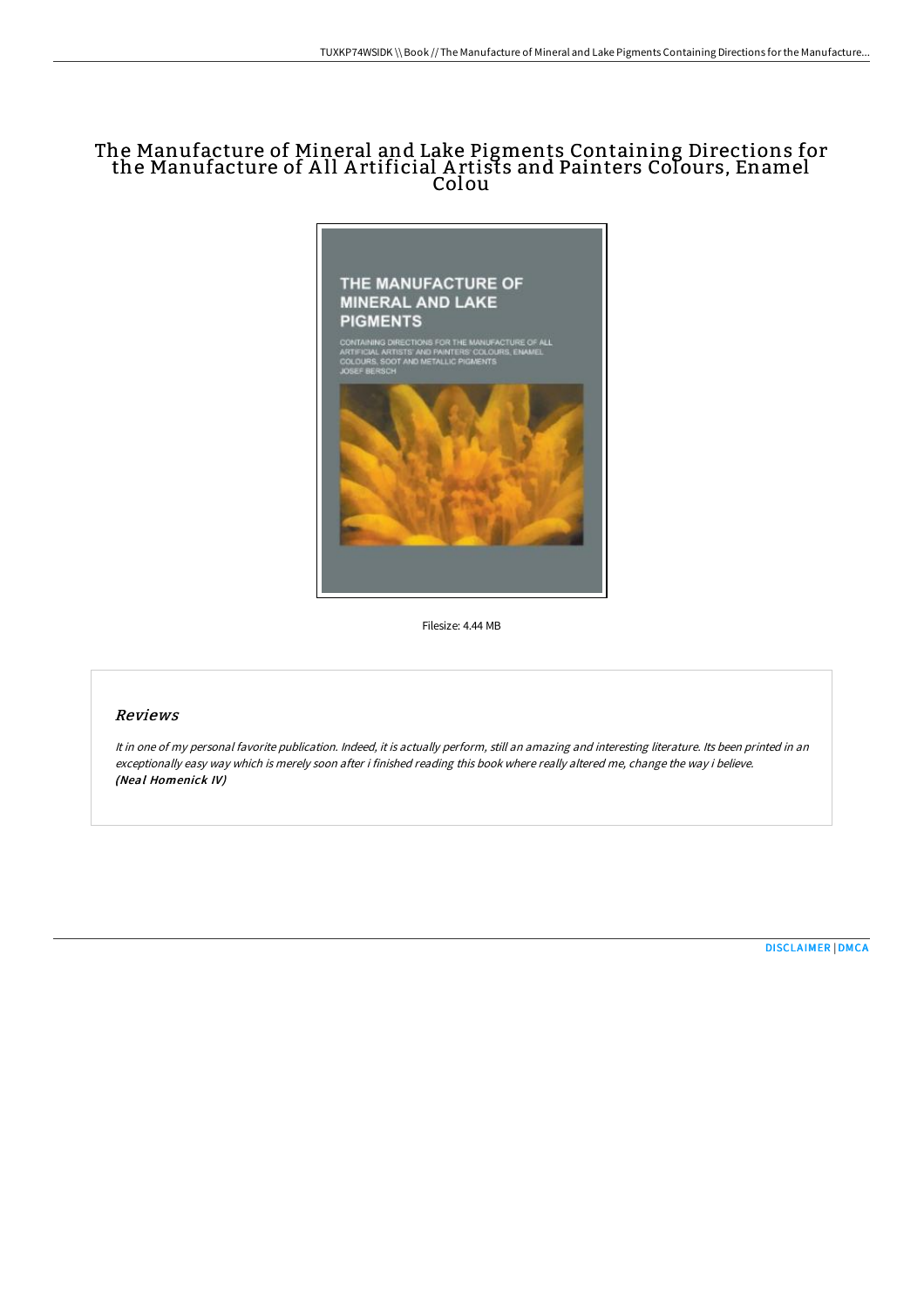## THE MANUFACTURE OF MINERAL AND LAKE PIGMENTS CONTAINING DIRECTIONS FOR THE MANUFACTURE OF ALL ARTIFICIAL ARTISTS AND PAINTERS COLOURS, ENAMEL COLOU



To save The Manufacture of Mineral and Lake Pigments Containing Directions for the Manufacture of All Artificial Artists and Painters Colours, Enamel Colou PDF, please click the web link below and download the document or have accessibility to additional information that are have conjunction with THE MANUFACTURE OF MINERAL AND LAKE PIGMENTS CONTAINING DIRECTIONS FOR THE MANUFACTURE OF ALL ARTIFICIAL ARTISTS AND PAINTERS COLOURS, ENAMEL COLOU book.

TheClassics.us. Paperback. Book Condition: New. This item is printed on demand. Paperback. 124 pages. Dimensions: 9.5in. x 7.2in. x 0.4in.This historic book may have numerous typos and missing text. Purchasers can usually download a free scanned copy of the original book (without typos) from the publisher. Not indexed. Not illustrated. 1901 edition. Excerpt: . . . CHAPTER V. Metallic Compounds. Alkalis. The compounds of the alkali metals, potassium and sodium, . play a considerable part in colour making. Formerly the potassium compounds were in general use, but the sodium compounds are at present obtainable at a much lower price, and in most cases they can be used equally well. Thus, in colour making, sodium compounds are chiefly employed. The cyanogen compounds are an exception; their potassium compounds are used exclusively. Potassium Compounds. --The potassium compounds which are chiefly used in colour making are potassium carbonate (potashes, pearl-ash), potassium hydroxide (caustic potash), potassium nitrate (saltpetre), potassium tartrate (tartar), and potassium ferrocyanide and ferricyanide (yellow and red prussiate of potash). The cyanogen compounds have peculiar properties. We shall describe them separately after the potassium and sodium compounds. Potassium Carbonate (carbonate of potash), K. , CO3 138, is known commercially as potashes, a name derived from its former method of preparation by heating the ashes of plants in pots. At present potashes are prepared in large quantities from other sources. Pure potash forms crumbling lumps with a slight yellow or bluish grey tinge, rapidly absorbing moisture from the air, and in time completely liquefying. The yellowish tinge is caused by oxide of iron, the bluish by manganese compounds. The so-called calcined potash has been strongly heated, and thus all organic substances contained in it have been destroyed. Potashes are in no way pure potassium carbonate; they contain a mixture of all those salts...

**D** Read The [Manufacture](http://albedo.media/the-manufacture-of-mineral-and-lake-pigments-con.html) of Mineral and Lake Pigments Containing Directions for the Manufacture of All Artificial Artists and Painters Colours, Enamel Colou Online

Download PDF The [Manufacture](http://albedo.media/the-manufacture-of-mineral-and-lake-pigments-con.html) of Mineral and Lake Pigments Containing Directions for the Manufacture of All Artificial Artists and Painters Colours, Enamel Colou